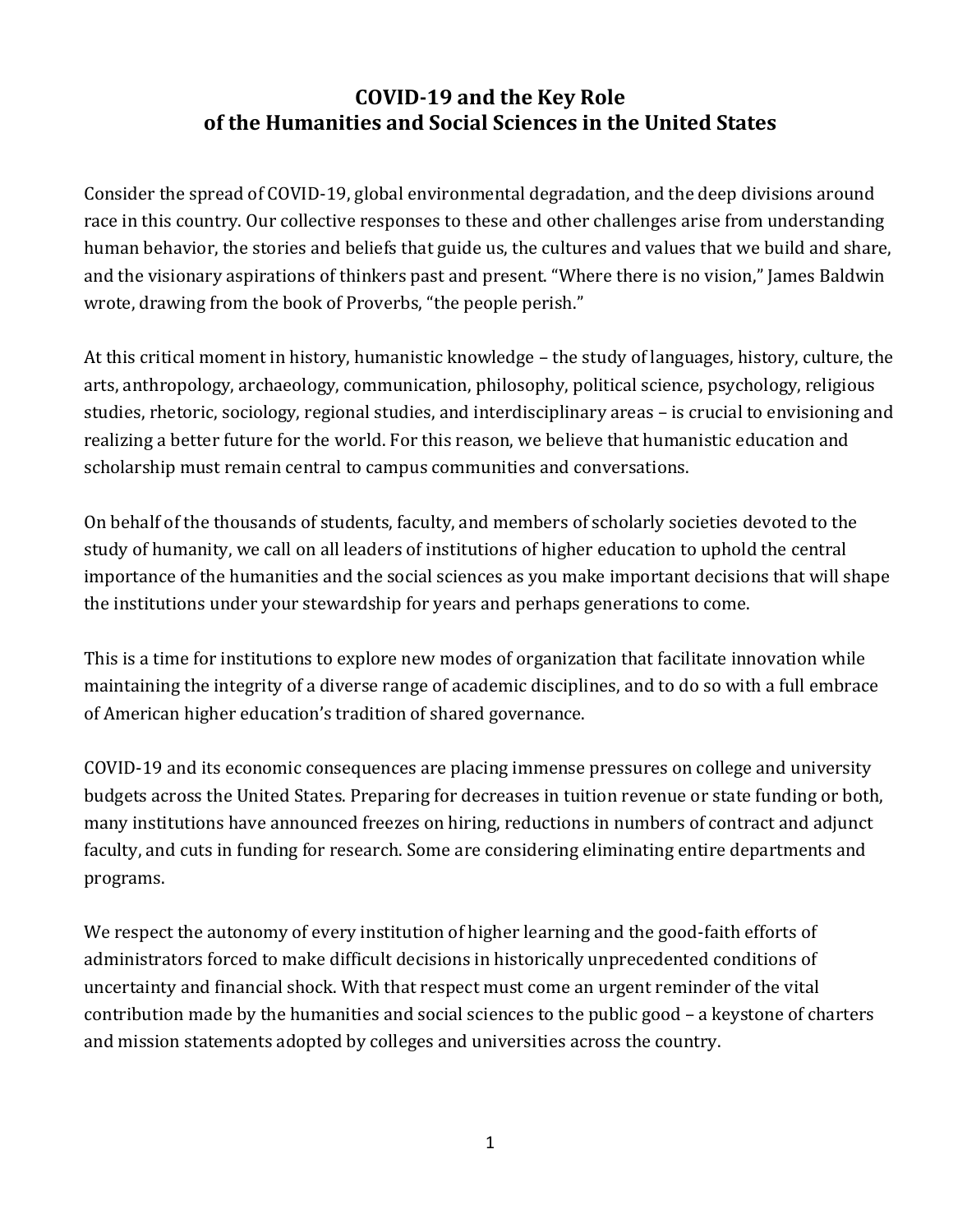Humanistic study in American colleges and universities provides communal contexts in which students, increasingly diverse in background and experience, learn together about human reasoning, beliefs, and aspirations, social and political systems, and acts of creative expression produced across centuries and around the world. Humanistic study compels us to wrestle with complex questions, with difference and conflict as well as similarity. It furnishes us with diverse visions of the world and encourages us to refuse to take things for granted – capacities necessary to sustain a just and democratic society.

Humanistic education provides not only skills for democratic life, but also skills sought by employers, such as the analysis of conflicting evidence, complex problem-solving, clear communication, and the ability to judge matters in cultural and interpersonal context.

As stewards of humanistic scholarship, we are in a position to share our knowledge of our fields, their condition, current directions, and value to students and to global society. To sustain the centrality of humanistic studies in one of our nation's greatest assets – our private and public system of higher education – we offer our support to colleges and universities seeking the best path forward in difficult times.

Joy Connolly President American Council of Learned **Societies** 

Richard Ekman President Council of Independent Colleges

Sara Guyer President Consortium of Humanities Centers and Institutes

Robert M. Hauser Executive Officer American Philosophical Society

William C. Kirby Chair, Board of Directors American Council of Learned **Societies** 

Anthony W. Marx President The New York Public Library

Mary Miller **Director** Getty Research Institute

Robert D. Newman President and Director National Humanities Center David Oxtoby President American Academy of Arts and Sciences

Lynn Pasquerella President Association of American Colleges and Universities

David Scobey Director Bringing Theory to Practice